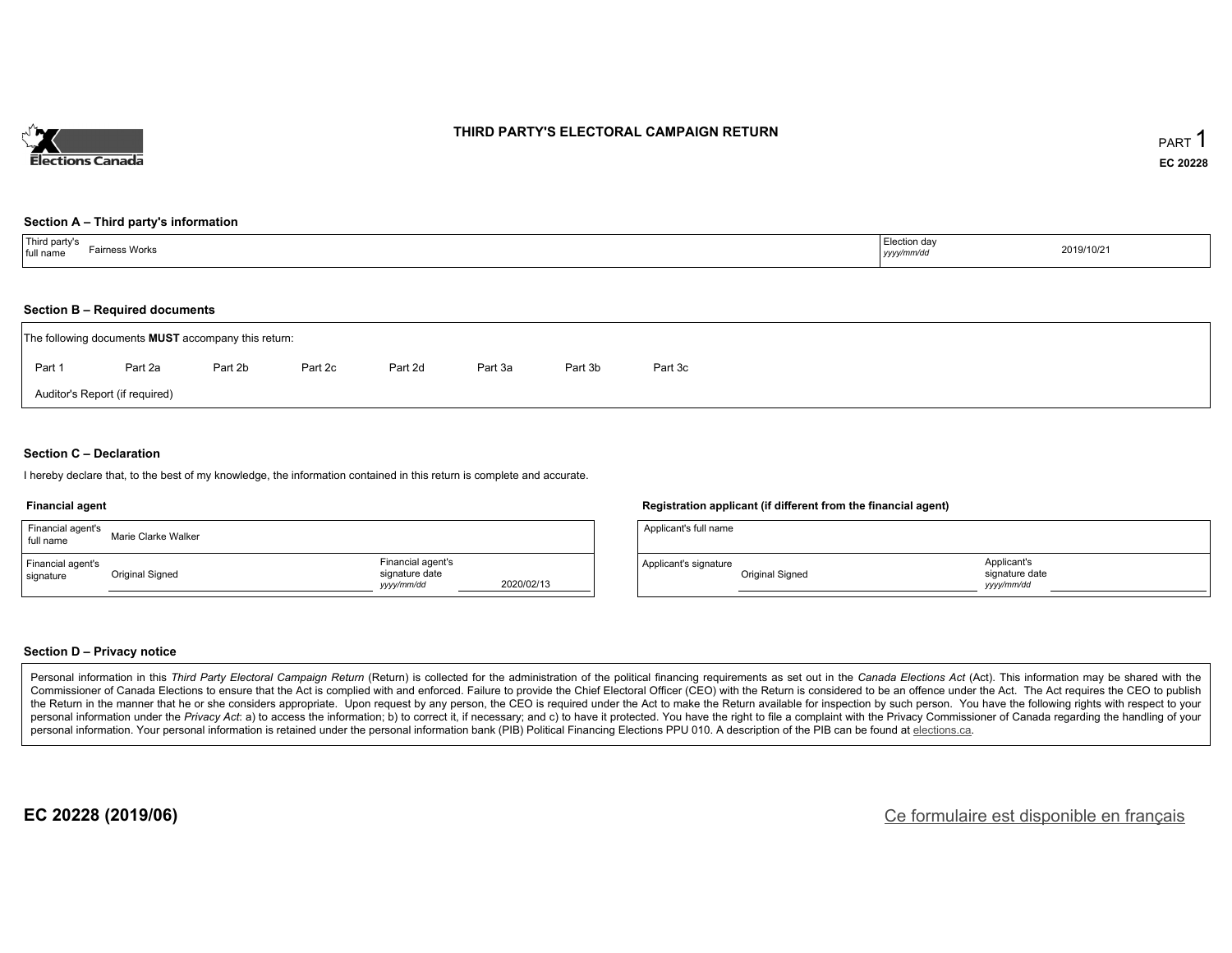

#### **THIRD PARTY'S ELECTORAL CAMPAIGN RETURN HIRD PARTY'S ELECTORAL CAMPAIGN RETURN<br>Statement of monetary contributions received PART 2a PART 2a**

| No.            | Full name                                                                         | <b>Street</b><br>no.                             | <b>Street</b> | Apt.   | City            | Prov./<br>Terr. | Postal<br>code | Date<br>received<br>yyyy/mm/dd                         | Individual | Business /<br>Commercial<br>organization | Government | <b>Trade union</b> | Corporation<br>without share<br>capital | Unincorporated<br>organization or<br>association |
|----------------|-----------------------------------------------------------------------------------|--------------------------------------------------|---------------|--------|-----------------|-----------------|----------------|--------------------------------------------------------|------------|------------------------------------------|------------|--------------------|-----------------------------------------|--------------------------------------------------|
|                |                                                                                   |                                                  |               |        |                 |                 |                |                                                        | \$         | s.                                       | -\$        | s.                 | \$                                      | \$                                               |
| $\overline{1}$ | Canadian Labour Congress                                                          |                                                  |               |        | IOttawa         | ON              | <b>K1V8X7</b>  | 2019/07/15                                             |            |                                          |            | 300.00             |                                         |                                                  |
| $\overline{2}$ | Canadian Labour Congress                                                          |                                                  |               |        | IOttawa         | ON              | K1V8X7         | 2019/08/09                                             |            |                                          |            | 10,000.00          |                                         |                                                  |
| 3              | Canadian Labour Congress                                                          |                                                  |               |        | <b>Ottawa</b>   | ON              | <b>K1V8X7</b>  | 2019/09/05                                             |            |                                          |            | 300,000.00         |                                         |                                                  |
| $\overline{4}$ | <b>BMO Bank of Montreal</b>                                                       |                                                  |               |        | <b>Ottawa</b>   | ON              | K1P5J9         | 2019/09/16                                             |            | 13.47                                    |            |                    |                                         |                                                  |
| 5              | Canadian Labour Congress                                                          |                                                  |               |        | <b>Ottawa</b>   | ON              | K1V8X7         | 2019/09/30                                             |            |                                          |            | 93,225.00          |                                         |                                                  |
| 6              | <b>BMO Bank of Montreal</b>                                                       |                                                  |               |        | <b>Ottawa</b>   | ON              | K1P5J9         | 2019/10/31                                             |            | 197.18                                   |            |                    |                                         |                                                  |
| $\overline{7}$ | <b>BMO Bank of Montreal</b>                                                       |                                                  |               |        | <b>I</b> Ottawa | ON              | K1P5J9         | 2019/11/30                                             |            | 180.19                                   |            |                    |                                         |                                                  |
| 8              | <b>BMO Bank of Montreal</b>                                                       |                                                  |               |        | <b>Ottawa</b>   | ON              | K1P5J9         | 2019/12/31                                             |            | 34.59                                    |            |                    |                                         |                                                  |
| 9              | Canadian Labour Congress                                                          |                                                  |               |        | IOttawa         | ON              | K1V8X7         | 2019/12/31                                             |            |                                          |            | 22,775.00          |                                         |                                                  |
|                | 10 Canadian Labour Congress                                                       |                                                  |               |        | <b>Ottawa</b>   | ON              | K1V8X7         | 2019/12/31                                             |            |                                          |            | 145,645.35         |                                         |                                                  |
|                |                                                                                   |                                                  |               |        |                 |                 |                |                                                        |            |                                          |            |                    |                                         |                                                  |
|                |                                                                                   |                                                  |               |        |                 |                 |                |                                                        |            |                                          |            |                    |                                         |                                                  |
|                |                                                                                   |                                                  |               |        |                 |                 |                |                                                        |            |                                          |            |                    |                                         |                                                  |
|                |                                                                                   |                                                  |               |        |                 |                 |                |                                                        |            |                                          |            |                    |                                         |                                                  |
|                |                                                                                   |                                                  |               |        |                 |                 |                | Totals carried forward from previous page \$           |            |                                          |            |                    |                                         |                                                  |
|                | Total amount of monetary contributions by contributors who gave over \$200 (A)    |                                                  |               |        |                 |                 |                |                                                        |            | 425.43                                   |            | 571,945.35         |                                         |                                                  |
|                | Number of contributors who gave over \$200                                        |                                                  |               |        |                 |                 |                |                                                        |            |                                          |            |                    |                                         |                                                  |
|                | Total amount of monetary contributions by contributors who gave \$200 or less (B) |                                                  |               |        |                 |                 |                |                                                        |            |                                          |            |                    |                                         |                                                  |
|                | Number of contributors who gave \$200 or less                                     |                                                  |               |        |                 |                 |                |                                                        |            |                                          |            |                    |                                         |                                                  |
|                |                                                                                   | Total amount of all monetary contributions (A+B) |               | 425.43 |                 | 571,945.35      |                |                                                        |            |                                          |            |                    |                                         |                                                  |
|                |                                                                                   |                                                  |               |        |                 |                 |                | Number of contributors who gave monetary contributions |            |                                          |            |                    |                                         |                                                  |

|  | Third<br>party | Wor | ı dav<br>,,,,,,<br>$1$ yyyy $\prime\prime$ | 2019/10/21 | $\lambda$<br>∽aut |  | וש |  |
|--|----------------|-----|--------------------------------------------|------------|-------------------|--|----|--|
|--|----------------|-----|--------------------------------------------|------------|-------------------|--|----|--|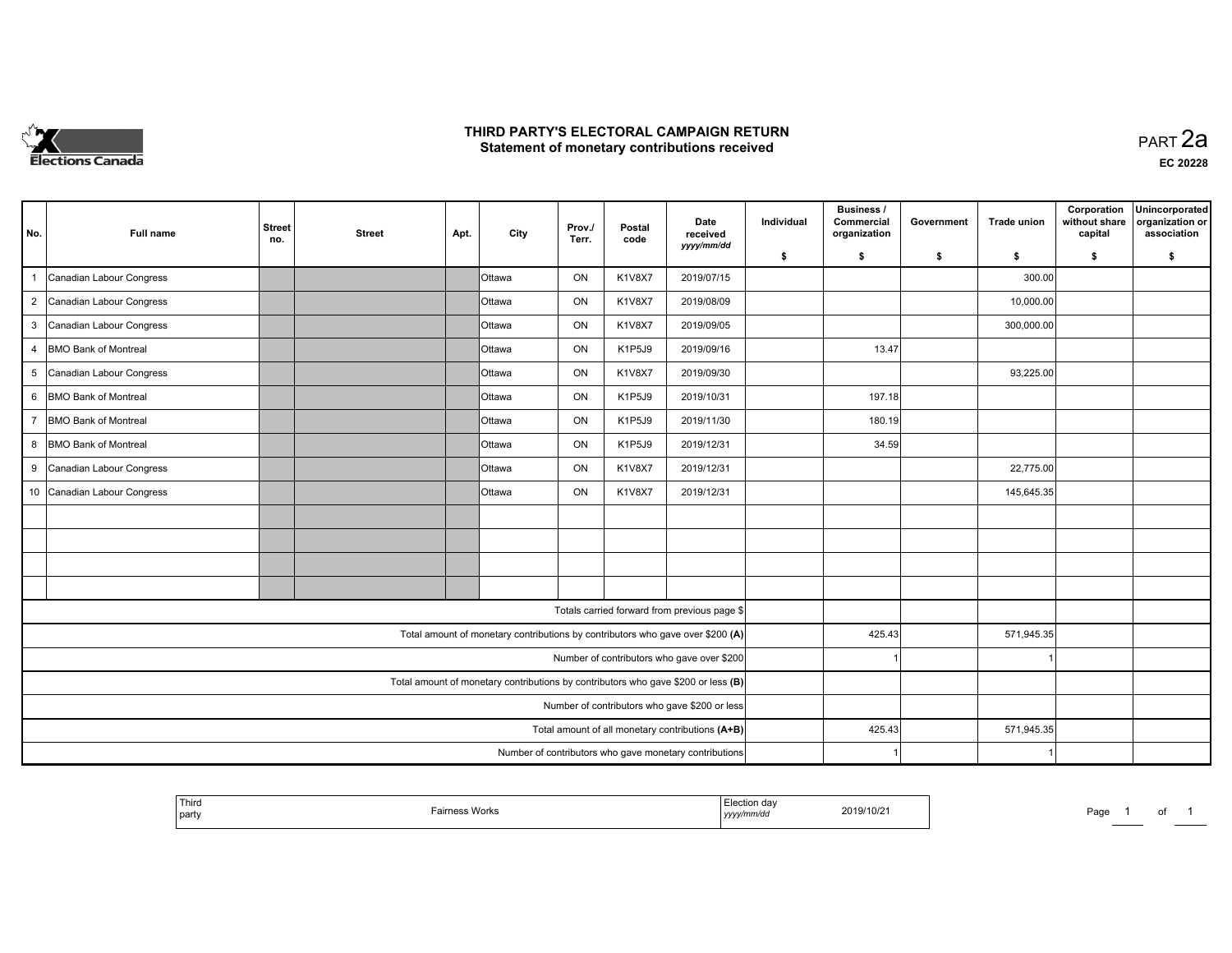

## **THIRD PARTY'S ELECTORAL CAMPAIGN RETURN**  THIRD PARTY'S ELECTORAL CAMPAIGN RETURN<br>Statement of non-monetary contributions received<br> **PART 2b**

| No.                                                                                     | Full name                  | Street<br>no. | <b>Street</b> | Apt. | City          | Prov./<br>Terr. | Postal<br>code | Date<br>received<br>yyyy/mm/dd                                                     | Individual | <b>Business /</b><br>Commercial<br>organization | Government | <b>Trade union</b> | Corporation<br>without share<br>capital | Unincorporated<br>organization or<br>association |
|-----------------------------------------------------------------------------------------|----------------------------|---------------|---------------|------|---------------|-----------------|----------------|------------------------------------------------------------------------------------|------------|-------------------------------------------------|------------|--------------------|-----------------------------------------|--------------------------------------------------|
|                                                                                         |                            |               |               |      |               |                 |                |                                                                                    | \$         | \$                                              | \$         | $\sqrt{2}$         | \$                                      | \$                                               |
|                                                                                         | Canadian Labour Congress   |               |               |      | <b>Ottawa</b> | ON              | <b>K1V8X7</b>  | 2019/07/15                                                                         |            |                                                 |            | 12,110.06          |                                         |                                                  |
|                                                                                         | 2 Canadian Labour Congress |               |               |      | <b>Ottawa</b> | ON              | <b>K1V8X7</b>  | 2019/09/11                                                                         |            |                                                 |            | 31,980.27          |                                         |                                                  |
|                                                                                         |                            |               |               |      |               |                 |                |                                                                                    |            |                                                 |            |                    |                                         |                                                  |
|                                                                                         |                            |               |               |      |               |                 |                |                                                                                    |            |                                                 |            |                    |                                         |                                                  |
|                                                                                         |                            |               |               |      |               |                 |                |                                                                                    |            |                                                 |            |                    |                                         |                                                  |
|                                                                                         |                            |               |               |      |               |                 |                |                                                                                    |            |                                                 |            |                    |                                         |                                                  |
|                                                                                         |                            |               |               |      |               |                 |                |                                                                                    |            |                                                 |            |                    |                                         |                                                  |
|                                                                                         |                            |               |               |      |               |                 |                |                                                                                    |            |                                                 |            |                    |                                         |                                                  |
|                                                                                         |                            |               |               |      |               |                 |                |                                                                                    |            |                                                 |            |                    |                                         |                                                  |
|                                                                                         |                            |               |               |      |               |                 |                |                                                                                    |            |                                                 |            |                    |                                         |                                                  |
|                                                                                         |                            |               |               |      |               |                 |                |                                                                                    |            |                                                 |            |                    |                                         |                                                  |
|                                                                                         |                            |               |               |      |               |                 |                |                                                                                    |            |                                                 |            |                    |                                         |                                                  |
|                                                                                         |                            |               |               |      |               |                 |                |                                                                                    |            |                                                 |            |                    |                                         |                                                  |
|                                                                                         |                            |               |               |      |               |                 |                |                                                                                    |            |                                                 |            |                    |                                         |                                                  |
|                                                                                         |                            |               |               |      |               |                 |                | Totals carried forward from previous page \$                                       |            | 425.43                                          |            | 571,945.35         |                                         |                                                  |
|                                                                                         |                            |               |               |      |               |                 |                | Total amount of non-monetary contributions by contributors who gave over \$200 (A) |            |                                                 |            | 44,090.33          |                                         |                                                  |
|                                                                                         |                            |               |               |      |               |                 |                | Number of contributors who gave over \$200                                         |            |                                                 |            |                    |                                         |                                                  |
| Total amount of non-monetary contributions by contributors who gave \$200 or less $(B)$ |                            |               |               |      |               |                 |                |                                                                                    |            |                                                 |            |                    |                                         |                                                  |
| Number of contributors who gave \$200 or less                                           |                            |               |               |      |               |                 |                |                                                                                    |            |                                                 |            |                    |                                         |                                                  |
| Total amount of all non-monetary contributions $(A+B)$                                  |                            |               |               |      |               |                 |                |                                                                                    |            |                                                 |            | 44,090.33          |                                         |                                                  |
|                                                                                         |                            |               |               |      |               |                 |                | Number of contributors who gave non-monetary contributions                         |            |                                                 |            |                    |                                         |                                                  |

|  | ' Third<br>  party | › Works | aa<br>ynnnvuc<br>נעצען<br>the contract of the contract of the | 2019/10/21 | Pag<br>-- | ______ | $\cdot$ |  |
|--|--------------------|---------|---------------------------------------------------------------|------------|-----------|--------|---------|--|
|--|--------------------|---------|---------------------------------------------------------------|------------|-----------|--------|---------|--|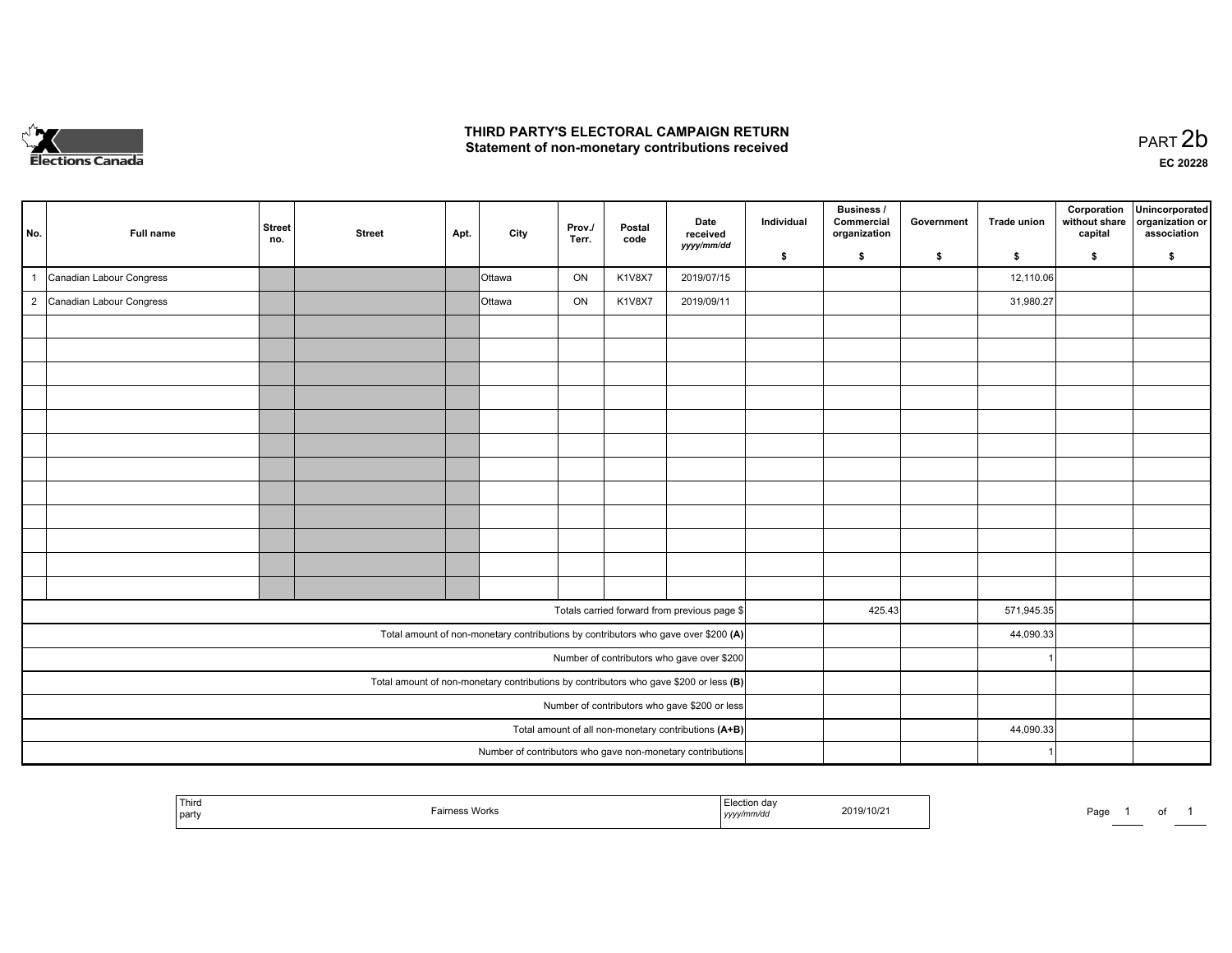

#### **THIRD PARTY'S ELECTORAL CAMPAIGN RETURN STATE:** PRACT OF OPPRESS TO PART 2C STATE STATE STATE STATE STATE STATE STATE STATE STATE STATE STATE STATE STA<br>PART 2C Statement of operating loans received

**EC 20228**

|                                                                 | No.                                       | Full name | <b>Street</b><br>no. | <b>Street</b> | Apt. | City | Prov./<br>Terr. | Postal<br>code | Date<br>received<br>yyyy/mm/dd                               | Individual | <b>Business /</b><br>Commercial<br>organization | Government | <b>Trade union</b> | Corporation<br>capital | Unincorporated<br>without share organization or<br>association |
|-----------------------------------------------------------------|-------------------------------------------|-----------|----------------------|---------------|------|------|-----------------|----------------|--------------------------------------------------------------|------------|-------------------------------------------------|------------|--------------------|------------------------|----------------------------------------------------------------|
|                                                                 |                                           |           |                      |               |      |      |                 |                |                                                              | \$         | \$                                              | \$         | \$                 | \$                     | \$                                                             |
|                                                                 |                                           |           |                      |               |      |      |                 |                |                                                              |            |                                                 |            |                    |                        |                                                                |
|                                                                 |                                           |           |                      |               |      |      |                 |                |                                                              |            |                                                 |            |                    |                        |                                                                |
|                                                                 |                                           |           |                      |               |      |      |                 |                |                                                              |            |                                                 |            |                    |                        |                                                                |
|                                                                 |                                           |           |                      |               |      |      |                 |                |                                                              |            |                                                 |            |                    |                        |                                                                |
|                                                                 |                                           |           |                      |               |      |      |                 |                |                                                              |            |                                                 |            |                    |                        |                                                                |
|                                                                 |                                           |           |                      |               |      |      |                 |                |                                                              |            |                                                 |            |                    |                        |                                                                |
|                                                                 |                                           |           |                      |               |      |      |                 |                |                                                              |            |                                                 |            |                    |                        |                                                                |
|                                                                 |                                           |           |                      |               |      |      |                 |                |                                                              |            |                                                 |            |                    |                        |                                                                |
|                                                                 |                                           |           |                      |               |      |      |                 |                |                                                              |            |                                                 |            |                    |                        |                                                                |
|                                                                 |                                           |           |                      |               |      |      |                 |                |                                                              |            |                                                 |            |                    |                        |                                                                |
|                                                                 |                                           |           |                      |               |      |      |                 |                |                                                              |            |                                                 |            |                    |                        |                                                                |
|                                                                 |                                           |           |                      |               |      |      |                 |                |                                                              |            |                                                 |            |                    |                        |                                                                |
|                                                                 |                                           |           |                      |               |      |      |                 |                |                                                              |            |                                                 |            |                    |                        |                                                                |
|                                                                 |                                           |           |                      |               |      |      |                 |                |                                                              |            |                                                 |            |                    |                        |                                                                |
|                                                                 |                                           |           |                      |               |      |      |                 |                | Totals carried forward from previous page \$                 |            | 425.43                                          |            | 616,771.85         |                        |                                                                |
|                                                                 |                                           |           |                      |               |      |      |                 |                | Total amount of loans by lenders who provided over \$200 (A) |            |                                                 |            |                    |                        |                                                                |
|                                                                 | Number of lenders who provided over \$200 |           |                      |               |      |      |                 |                |                                                              |            |                                                 |            |                    |                        |                                                                |
| Total amount of loans by lenders who provided \$200 or less (B) |                                           |           |                      |               |      |      |                 |                |                                                              |            |                                                 |            |                    |                        |                                                                |
| Number of lenders who provided \$200 or less                    |                                           |           |                      |               |      |      |                 |                |                                                              |            |                                                 |            |                    |                        |                                                                |
| Total amount of all loans (A+B)                                 |                                           |           |                      |               |      |      |                 |                |                                                              |            |                                                 |            |                    |                        |                                                                |
|                                                                 |                                           |           |                      |               |      |      |                 |                | Number of all lenders who provided loans                     |            |                                                 |            |                    |                        |                                                                |

|  | Third<br>  party | vvorr | ,,,, | 2019/10/21 | au |  |  |  |
|--|------------------|-------|------|------------|----|--|--|--|
|--|------------------|-------|------|------------|----|--|--|--|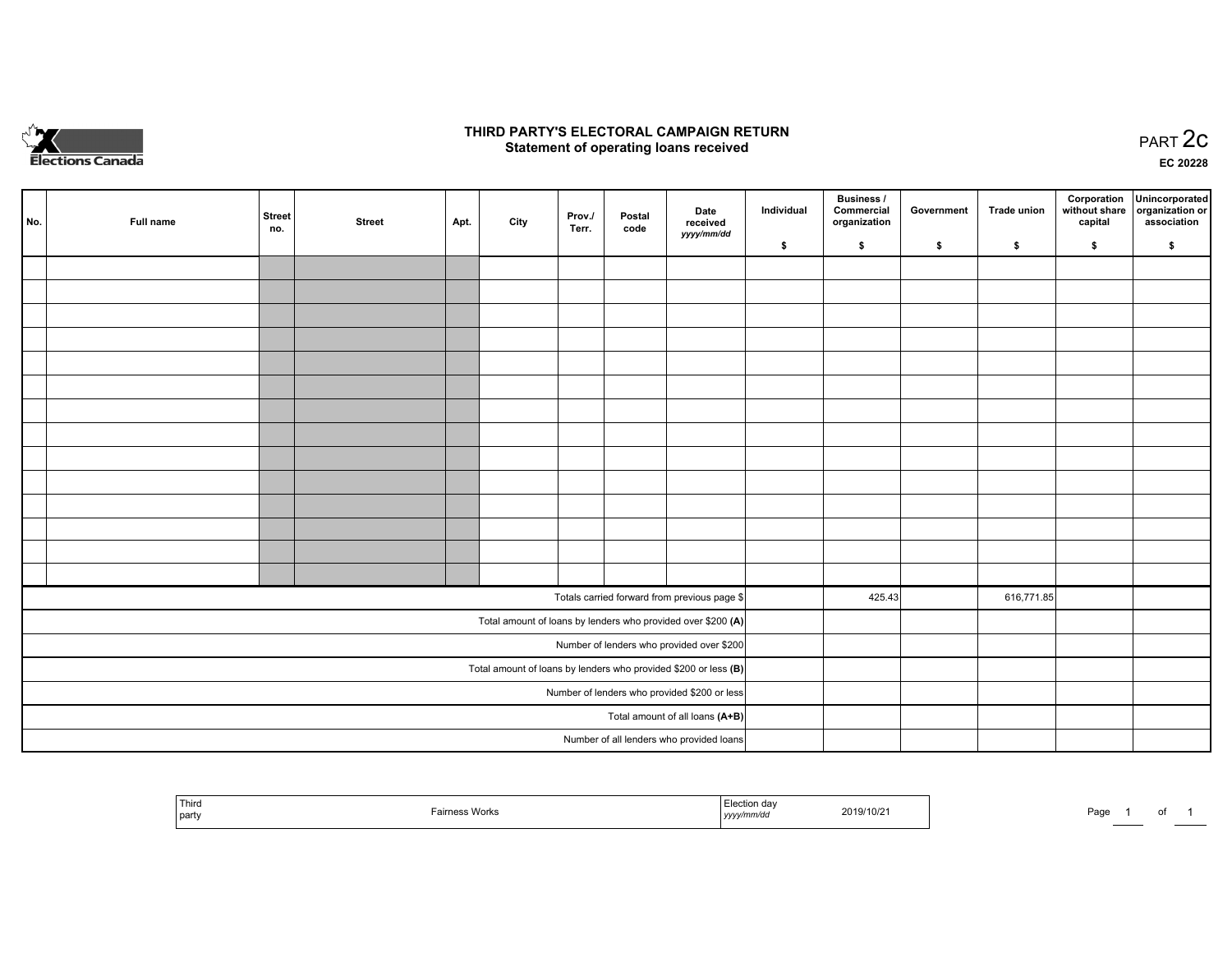# **Elections Canada**

# **THIRD PARTY'S ELECTORAL CAMPAIGN RETURN Summary of inflows**

| PART <sub>2d</sub> |  |
|--------------------|--|
| EC 20228           |  |

| No.   | Type of contributor / lender                 | <b>Monetary</b><br>contributions<br>(Part 2a) | Non-monetary<br>contributions<br>(Part 2b) | Loans<br>(Part 2c) | <b>Total</b> | Number of<br>contributors and<br>lenders |
|-------|----------------------------------------------|-----------------------------------------------|--------------------------------------------|--------------------|--------------|------------------------------------------|
|       |                                              | \$                                            | \$                                         | \$                 | \$           |                                          |
| 1.    | Individuals                                  |                                               |                                            |                    |              |                                          |
| 2.    | Businesses / Commercial organizations        | 425.43                                        |                                            |                    | 425.43       | 1                                        |
| 3.    | Governments                                  |                                               |                                            |                    |              |                                          |
| 4.    | Trade unions                                 | 571,945.35                                    | 44,090.33                                  |                    | 616,035.68   |                                          |
| 5.    | Corporations without share capital           |                                               |                                            |                    |              |                                          |
| 6.    | Unincorporated organizations or associations |                                               |                                            |                    |              |                                          |
| 7.    | Total (items 1 to 6)                         | 572,370.78                                    | 44,090.33                                  |                    | 616,461.11   | $\overline{2}$                           |
| Total |                                              |                                               |                                            |                    |              |                                          |
| 8.    | Amount of third party's resources used       |                                               |                                            |                    |              |                                          |
| 9.    | Grand total (items 7 and 8)                  | 572,370.78                                    | 44,090.33                                  |                    | 616,461.11   |                                          |

| ' Third<br>party | Fairness Works | Election day<br>yyyy/mm/dd<br>,,,, | 2019/10/2 |
|------------------|----------------|------------------------------------|-----------|
|------------------|----------------|------------------------------------|-----------|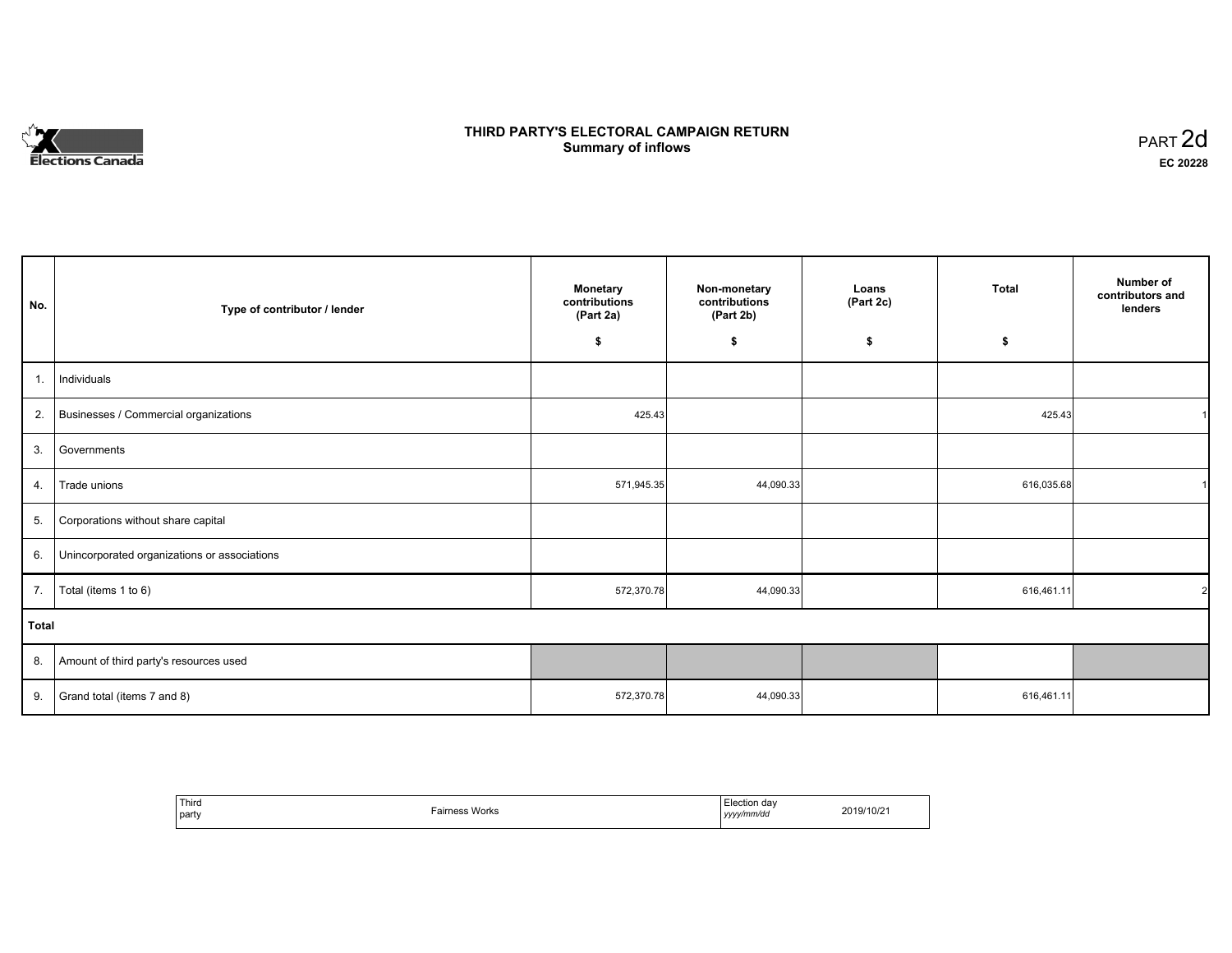

## **THIRD PARTY'S ELECTORAL CAMPAIGN RETURN Statement of expenses incurred for regulated activities that take place during the pre-election period**  *(Only applicable to a fixed-date general election)*

PART 3a **EC 20228**

For a list of expense types, expense categories and expense subcategories, refer to Annex II in the Instructions.

| No.            | Date<br>incurred<br>yyyy/mm/dd | <b>ED Code</b><br>(if applicable) | Supplier                        | <b>Expense type</b>  | <b>Expense</b><br>category | <b>Expense</b><br>subcategory | <b>Starting date</b><br>of activity,<br>advertisement<br>or survey<br>yyyy/mm/dd | <b>Ending date</b><br>of activity,<br>advertisement<br>or survey<br>yyyy/mm/dd | Place of activity or<br>advertisement        | <b>Expense amount</b> |
|----------------|--------------------------------|-----------------------------------|---------------------------------|----------------------|----------------------------|-------------------------------|----------------------------------------------------------------------------------|--------------------------------------------------------------------------------|----------------------------------------------|-----------------------|
|                |                                |                                   |                                 |                      |                            |                               |                                                                                  |                                                                                |                                              | \$                    |
|                | 2019/07/12                     |                                   | <b>BMO Bank of Montreal</b>     | Partisan Activity    | Other                      | <b>Bank</b> fees              | 2019/07/12                                                                       |                                                                                | National                                     | 182.77                |
| $\overline{2}$ | 2019/07/31                     |                                   | <b>BMO Bank of Montreal</b>     | Partisan Activity    | Other                      | Interest                      | 2019/07/31                                                                       |                                                                                | National                                     | 0.32                  |
| 3              | 2019/08/09                     |                                   | Briarpatch Magazine             | Partisan Advertising | Advertising                | Print Media                   | 2019/07/31                                                                       | 2019/08/31                                                                     | National                                     | 357.00                |
| $\overline{4}$ | 2019/09/04                     |                                   | Documents Laser Reproductions   | Partisan Advertising | Advertising                | Mail Outs                     | 2019/08/30                                                                       |                                                                                | National                                     | 2,933.48              |
| 5              | 2019/09/06                     |                                   | <b>Ekos Research Associates</b> | Election Survey      | Election Survey            | <b>Election Survey</b>        | 2019/07/02                                                                       | 2019/09/01                                                                     | National                                     | 93,225.00             |
| 6              | 2019/09/06                     |                                   | Point Blank Creative            | Partisan Advertising | Advertising                | Social Media                  | 2019/07/15                                                                       | 2019/09/13                                                                     | National                                     | 180,000.00            |
| $\overline{7}$ | 2019/09/12                     |                                   | Ciociara Club of Windsor        | Partisan Activity    | Events                     | Rallies                       | 2019/09/07                                                                       | 2019/09/07                                                                     | National                                     | 841.45                |
| 8              | 2019/08/30                     |                                   | Canada Post                     | Partisan Activity    | Office                     | Other - internal shipping     | 2019/08/01                                                                       | 2019/08/31                                                                     | National                                     | 1,802.10              |
|                |                                |                                   |                                 |                      |                            |                               |                                                                                  |                                                                                |                                              |                       |
|                |                                |                                   |                                 |                      |                            |                               |                                                                                  |                                                                                |                                              |                       |
|                |                                |                                   |                                 |                      |                            |                               |                                                                                  |                                                                                |                                              |                       |
|                |                                |                                   |                                 |                      |                            |                               |                                                                                  |                                                                                |                                              |                       |
|                |                                |                                   |                                 |                      |                            |                               |                                                                                  |                                                                                |                                              |                       |
|                |                                |                                   |                                 |                      |                            |                               |                                                                                  |                                                                                |                                              |                       |
|                |                                |                                   |                                 |                      |                            |                               |                                                                                  |                                                                                |                                              |                       |
|                |                                |                                   |                                 |                      |                            |                               |                                                                                  |                                                                                |                                              |                       |
|                |                                |                                   |                                 |                      |                            |                               |                                                                                  |                                                                                |                                              |                       |
|                |                                |                                   |                                 |                      |                            |                               |                                                                                  |                                                                                | Totals carried forward from previous page \$ |                       |
|                |                                |                                   |                                 |                      |                            |                               |                                                                                  |                                                                                | Total \$                                     | 279,342.12            |

| Third<br>Tairness Works<br>  party | Election day<br>2019/10/2<br>.<br>yyyy/mm/dd | Paɑ<br>. . |
|------------------------------------|----------------------------------------------|------------|
|------------------------------------|----------------------------------------------|------------|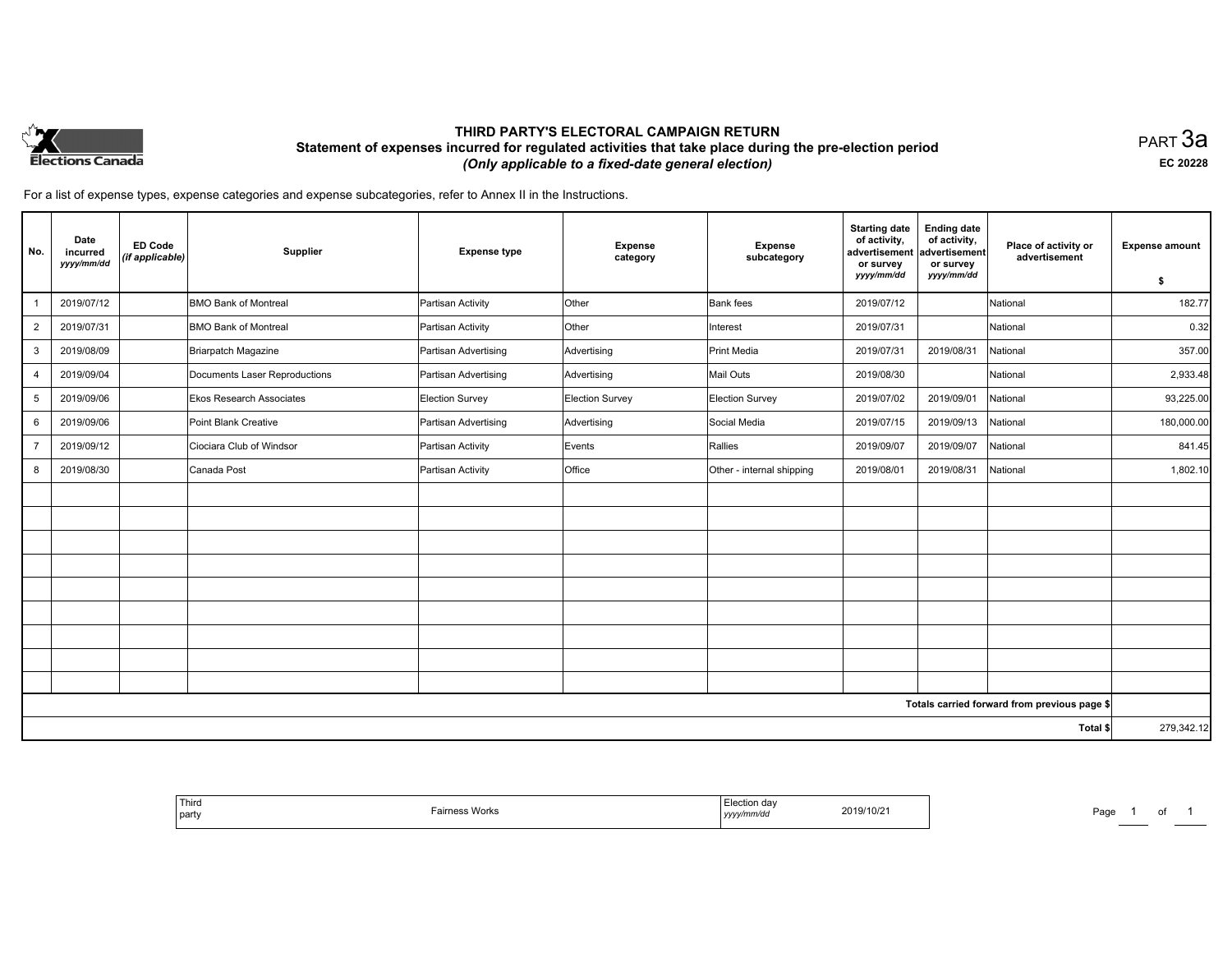

# **THIRD PARTY'S ELECTORAL CAMPAIGN RETURN Statement of expenses incurred for regulated activities that take place during the election period**<br>PART  $3\mathsf{b}$

**EC 20228**

For a list of expense types, expense categories and expense subcategories, refer to Annex II in the Instructions.

| No.            | Date<br>incurred<br>yyyy/mm/dd | <b>ED Code</b><br>(if applicable) | <b>Supplier</b>                  | <b>Expense type</b>  | <b>Expense</b><br>category                      | <b>Expense</b><br>subcategory | <b>Starting date</b><br>of activity,<br>advertisement<br>or survey<br>yyyy/mm/dd | <b>Ending date</b><br>of activity,<br>advertisement<br>or survey<br>yyyy/mm/dd | Place of activity or<br>advertisement        | <b>Expense amount</b><br>\$ |
|----------------|--------------------------------|-----------------------------------|----------------------------------|----------------------|-------------------------------------------------|-------------------------------|----------------------------------------------------------------------------------|--------------------------------------------------------------------------------|----------------------------------------------|-----------------------------|
|                | 2019/09/28                     |                                   | <b>Bonsor Recreation Complex</b> | Partisan Activity    | Events                                          | Rallies                       | 2019/09/14                                                                       | 2019/09/14                                                                     | <b>National</b>                              | 208.24                      |
| $\overline{2}$ | 2019/09/28                     |                                   | Typeform1                        | Partisan Activity    | Voter contact                                   | Database updates              | 2019/09/28                                                                       | 2019/10/20                                                                     | Vational                                     | 34.05                       |
| 3              | 2019/09/28                     |                                   | Typeform1                        | Partisan Activity    | Voter contact                                   | Database updates              | 2019/09/28                                                                       | 2019/10/20                                                                     | National                                     | 67.88                       |
|                | 2019/09/28                     |                                   | Typeform1                        | Partisan Activity    | Voter contact                                   | Database updates              | 2019/09/28                                                                       | 2019/10/20                                                                     | National                                     | 61.15                       |
| 5              | 2019/09/30                     |                                   | Canada Post                      | Partisan Activity    | <b>Office</b>                                   | Other - internal shipping     | 2019/09/30                                                                       | 2019/10/20                                                                     | Vational                                     | 1,317.36                    |
| 6              | 2019/10/02                     |                                   | Spark Strategies                 | Election advertising | Advertising                                     | Design & development          | 2019/10/02                                                                       | 2019/10/20                                                                     | <b>National</b>                              | 8,475.00                    |
|                | 2019/10/10                     |                                   | Point Blank                      | Election advertising | Advertising                                     | Placement costs               | 2019/10/10                                                                       | 2019/10/20                                                                     | National                                     | 67,800.00                   |
| 8              | 2019/10/10                     |                                   | Point Blank                      | Election advertising | Advertising                                     | <b>Placement costs</b>        | 2019/10/10                                                                       | 2019/10/20                                                                     | National                                     | 100,000.00                  |
| 9              | 2019/10/28                     |                                   | Ipolitics Inc.                   | Election Survey      | <b>Election Survey</b>                          | <b>Election Survey</b>        | 2019/09/12                                                                       | 2019/10/20                                                                     | National                                     | 248.60                      |
| 10             | 2019/10/28                     |                                   | Typeform SL                      | Partisan Activity    | Voter contact                                   | Database updates              | 2019/09/12                                                                       | 2019/10/20                                                                     | National                                     | 177.76                      |
| 11             | 2019/10/28                     |                                   | Twibbon.com                      | Election advertising | Advertising                                     | <b>Placement costs</b>        | 2019/09/12                                                                       | 2019/10/20                                                                     | National                                     | 13.67                       |
| 12             | 2019/10/28                     |                                   | Twibbon.com                      | Election advertising | Advertising                                     | <b>Placement costs</b>        | 2019/09/12                                                                       | 2019/10/20                                                                     | National                                     | 13.67                       |
| 13             | 2019/10/29                     |                                   | <b>Golblatt Partners</b>         | Partisan Activity    | Salaries, wages&consulting fees Consulting fees |                               | 2019/09/12                                                                       | 2019/10/20                                                                     | National                                     | 348.04                      |
| 14             | 2019/11/05                     |                                   | Comfort Inn St. John's Airport   | Partisan Activity    | Events                                          | Rallies                       | 2019/09/11                                                                       | 2019/09/11                                                                     | National                                     | 370.88                      |
| 15             | 2019/11/05                     |                                   | Documents Laser Reproductions    | Election advertising | Advertising                                     | Mail Outs                     | 2019/09/12                                                                       | 2019/10/20                                                                     | <b>National</b>                              | 2,493.91                    |
| 16             | 2019/11/06                     |                                   | Documents Laser Reproductions    | Election advertising | Advertising                                     | <b>Mail Outs</b>              | 2019/09/12                                                                       | 2019/10/20                                                                     | <b>National</b>                              | 114.47                      |
| 17             | 2019/11/06                     |                                   | Double Tree Halifax              | Partisan Activity    | Events                                          | Rallies                       | 2019/09/12                                                                       | 2019/09/12                                                                     | National                                     | 1,562.56                    |
|                |                                |                                   |                                  |                      |                                                 |                               |                                                                                  |                                                                                | Totals carried forward from previous page \$ | 279,342.12                  |
| Total \$       |                                |                                   |                                  |                      |                                                 |                               |                                                                                  |                                                                                |                                              |                             |

| Third<br>⊡lection dav<br>2019/10/21<br>Works<br>airness<br>  party<br>vy/mm/du<br>1111<br>.<br>. |
|--------------------------------------------------------------------------------------------------|
|--------------------------------------------------------------------------------------------------|

Page 1 of 2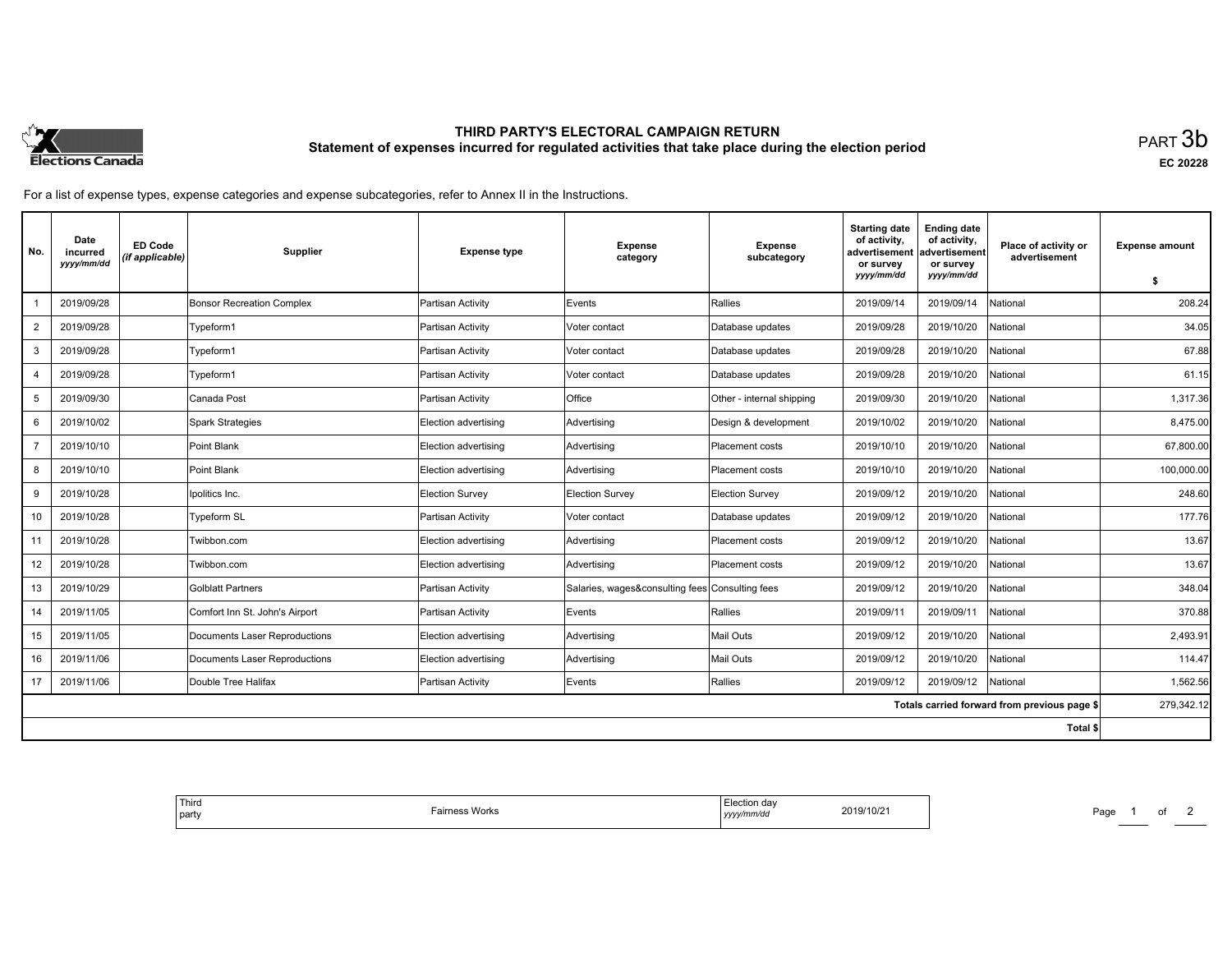

# **THIRD PARTY'S ELECTORAL CAMPAIGN RETURN Statement of expenses incurred for regulated activities that take place during the election period**<br>PART  $3\mathsf{b}$

**EC 20228**

For a list of expense types, expense categories and expense subcategories, refer to Annex II in the Instructions.

| No.                                          | Date<br>incurred<br>yyyy/mm/dd | <b>ED Code</b><br>(if applicable) | Supplier                                       | <b>Expense type</b>  | Expense<br>category | <b>Expense</b><br>subcategory | <b>Starting date</b><br>of activity,<br>advertisement<br>or survey | <b>Ending date</b><br>of activity,<br>advertisement<br>or survey | Place of activity or<br>advertisement | <b>Expense amount</b> |
|----------------------------------------------|--------------------------------|-----------------------------------|------------------------------------------------|----------------------|---------------------|-------------------------------|--------------------------------------------------------------------|------------------------------------------------------------------|---------------------------------------|-----------------------|
|                                              |                                |                                   |                                                |                      |                     |                               | yyyy/mm/dd                                                         | yyyy/mm/dd                                                       |                                       | \$                    |
| 18                                           | 2019/11/20                     |                                   | <b>Ekos Research Associates</b>                | Election Survey      | Election Survey     | Election Survey               | 2019/09/12                                                         | 2019/10/20                                                       | National                              | 46,612.50             |
| 19                                           | 2019/11/21                     |                                   | <b>Ekos Research Associates</b>                | Election Survey      | Election Survey     | Election Survey               | 2019/09/12                                                         | 2019/10/20                                                       | National                              | 46,612.50             |
| 20                                           | 2019/12/31                     |                                   | Point Blank                                    | Election advertising | Advertising         | Placement costs               | 2019/09/15                                                         | 2019/10/20                                                       | National                              | 11,300.00             |
| 21                                           | 2019/12/31                     |                                   | Canada Inns Destination Centre Transcona       | Partisan Activity    | Events              | Rallies                       | 2019/10/05                                                         | 2019/10/05                                                       | National                              | 910.12                |
| 22                                           | 2019/12/31                     |                                   | F&B - Canada Inns Destination Centre Transcona | Partisan Activity    | Events              | Rallies                       | 2019/10/05                                                         | 2019/10/05                                                       | National                              | 93.37                 |
| 23                                           | 2019/12/31                     |                                   | Internal Event Expenses                        | Partisan Activity    | Events              | Rallies                       | 2019/09/12                                                         | 2019/10/20                                                       | National                              | 1,252.90              |
| 24                                           | 2019/12/31                     |                                   | <b>Translation Charges</b>                     | Election advertising | Advertising         | Design & development          | 2019/09/12                                                         | 2019/10/20                                                       | National                              | 2,940.03              |
| 25                                           | 2019/12/31                     |                                   | Internal Event Expenses                        | Partisan Activity    | Events              | Rallies                       | 2019/09/12                                                         | 2019/10/20                                                       | National                              | 128.53                |
|                                              |                                |                                   |                                                |                      |                     |                               |                                                                    |                                                                  |                                       |                       |
|                                              |                                |                                   |                                                |                      |                     |                               |                                                                    |                                                                  |                                       |                       |
|                                              |                                |                                   |                                                |                      |                     |                               |                                                                    |                                                                  |                                       |                       |
|                                              |                                |                                   |                                                |                      |                     |                               |                                                                    |                                                                  |                                       |                       |
|                                              |                                |                                   |                                                |                      |                     |                               |                                                                    |                                                                  |                                       |                       |
|                                              |                                |                                   |                                                |                      |                     |                               |                                                                    |                                                                  |                                       |                       |
|                                              |                                |                                   |                                                |                      |                     |                               |                                                                    |                                                                  |                                       |                       |
|                                              |                                |                                   |                                                |                      |                     |                               |                                                                    |                                                                  |                                       |                       |
|                                              |                                |                                   |                                                |                      |                     |                               |                                                                    |                                                                  |                                       |                       |
| Totals carried forward from previous page \$ |                                |                                   |                                                |                      |                     |                               | 279,342.12                                                         |                                                                  |                                       |                       |
|                                              | Total \$                       |                                   |                                                |                      |                     |                               |                                                                    | 572,499.31                                                       |                                       |                       |

| $10/2^$<br>20 I J |  |
|-------------------|--|
|-------------------|--|

Page 2 of 2